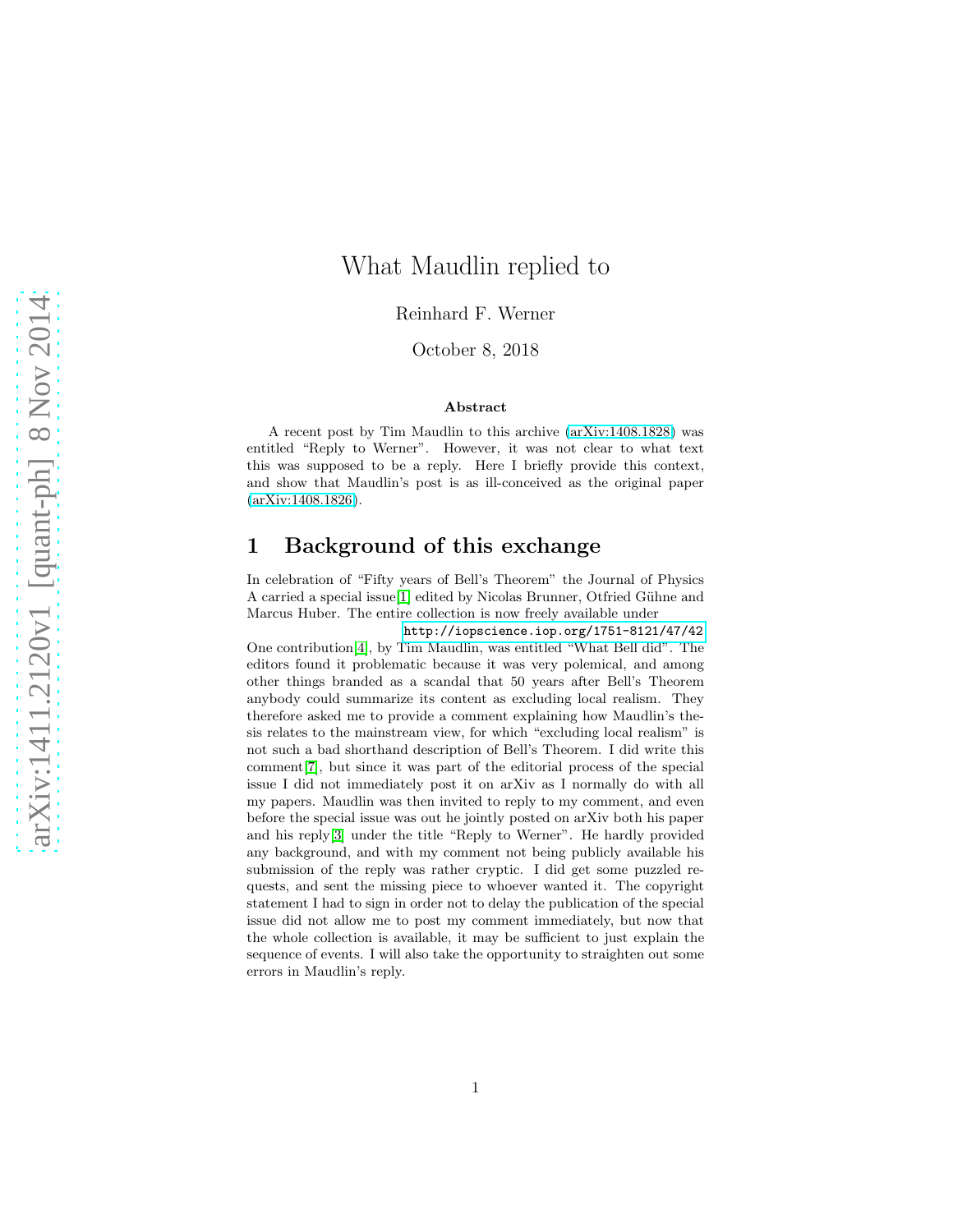#### 2 The point of the debate

What Maudlin wants us to believe is that Bell's Theorem has locality as its only assumption, so that a violation of the inequalities directly proves that Nature itself is non-local. According to Maudlin, Bell makes no assumption of "realism" or (as I called it in my reply) of "classicality" (in short "C"), or a hidden-variable description. This is at variance with the reading of almost everybody else. Indeed it is hard to miss the assumption in Bell's paper, as he points it out quite clearly. Maudlin's particular way of missing it is taken straight from an article[\[2\]](#page-4-4) in Scholarpedia, by some other authors of the Bohmian camp. In fact the only thing he adds to that paper is more polemics against anyone who does not overlook the realism assumption.

There is some tradition of trying to get rid of the hidden variable assumption in Bell's Theorem. For example, Henry Stapp has been pursuing this line in several papers. In the simplest versions he was just hiding the classicality assumption in the naive use of a logical conjunction of statements on the outcomes of incompatible observations. This is a direct petitio prinipii, and it hardly helps that the classical logic employed was modal. I recommend the reply of Abner Shimony [\[6\]](#page-4-5) as a starting point to retrace this discussion from its later versions. I would agree with Shimony that Stapp's project is still a failure, and in some sense it can never succeed since algebraic quantum field theory provides an example of a theory with full relativistic signal locality and clear violations of Bell inequalities.

The approach of Maudlin and his Bohmian friends, however, is much more simplistic than Stapp's. They simply ignore the classicality assumption and deride anybody as an idiot who does not share their blind spot. Howard Wiseman [\[8\]](#page-4-6), in the special issue in which all this was exchanged, has taken a more charitable view, explaining that the conflation of classicality and locality into "local causality" in a later article of Bell makes it suggestive to not see classicality as a separate assumption. But Wiseman, too, is completely aware that they can be separated. Therefore, if any kind of clarity is to be achieved in a discussion between hidden variable theorists like Maudlin and those who have learned to do Physics without classicality assumptions for the last 80 years, i.e., those who assume C and those who don't, C must be made explicit.

Whether or not assuming classicality is a good choice is not the issue here. Therefore, at the end of the introduction of my comment I said: "Of course, I now have to say what this C is. I can only hope to do it well enough that Maudlin will say: 'Yes, we assume that, of course'." His reply shows beyond doubt that I failed. I have little hope to get through to him with a second attempt, but can at least try to explain his confusion to other readers. There are two issues, described in the following section.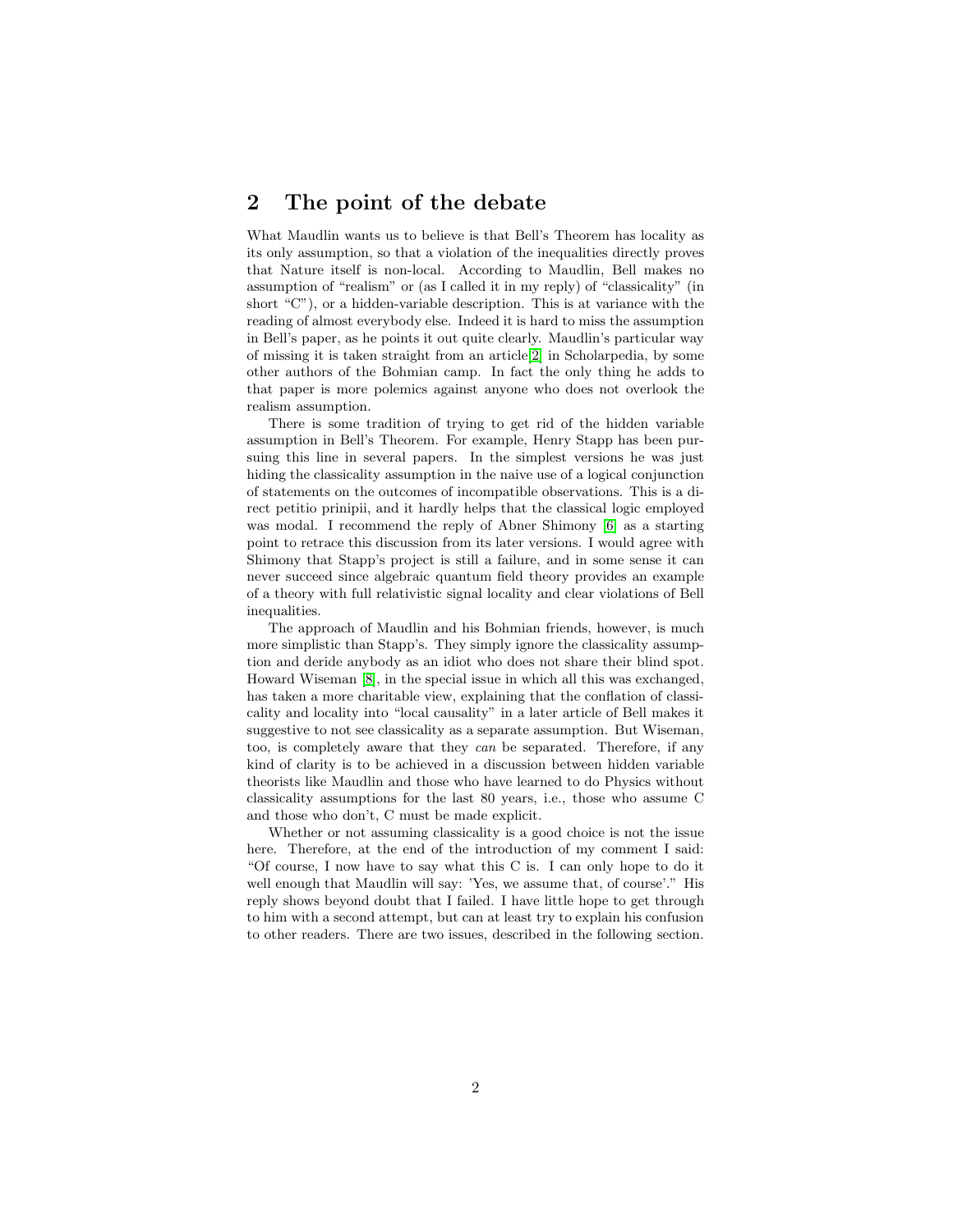# 3 Comment on Maudlin's Reply

#### 3.1 Maudlin's failed search for C

The first issue is the explanation of classicality "C". I gave a technical definition, the simplex property, directly followed by a paragraph beginning with "How can such a technical criterion become a far reaching postulate?". This paragraph was apparently completely overlooked by Maudlin, who therefore misses in what sense I claim that the EPR and Bell arguments presuppose classicality. He writes, triumphantly,

"One can search Werner's paper high and low for this vital piece of information and it is simply nowhere to be found. Which step of that argument, exactly, does not go through if the state space of the theory is not a simplex? We are given not a shred of an indication. This is a truly remarkable circumstance. [...] about this key, central question there is literally not a word, not a breath, not a clue".

That is quite poetically written, but in the time Maudlin took for writing that, a normal reader can easily just read on, and find and read and understand the paragraph Maudlin was looking for "high and low". I was not hiding it. The point he thus missed in my explanation is that any description in terms of properties, thought to pertain to the system itself, and independent of the experimental arrangement and the choice of subsequent measurement, presupposes C. Using classical random variables, ontic states, hidden variables, and especially conditional probabilities based on those, presupposes C. And all these things are quite easy to find in the EPR and Bell arguments. Others before me apparently have tried to get the point across to Maudlin. From his main article we get the passage (also cited in my comment)

I have heard an extremely distinguished physicist claim that Bell presupposes realism when he uses the symbol  $\lambda$  in his derivation. Here is how Bell characterizes the significance of  $\lambda$  ([1] 15): "Let this more complete specification be effected by means of parameters λ. It is a matter of indifference in the following whether λ denotes a single variable or a set, or even a set of functions, and whether the values are discrete or continuous." There is obviously no physical content at all in the use of the symbol  $\lambda$  here. Bell makes no contentful physical supposition that can be denied.

Not only the "distinguished physicist" is trying here, Bell himself tries to explain to his readers (and, unsuccessfully, to Maudlin) how assumption C enters. I think Bell does that fairly well. He could have said, equivalently, but in a technical language that was not his or that of his supposed readership at the time: "Let us assume that the overall state space is a simplex, about which we will not make any further assumptions, and denote its extreme points by  $\lambda$ ". It is the point of this passage that a very general assumption is made, but an assumption nonetheless. Indeed it is a crucial one, and Bell seems perfectly aware of that, even if he was not entertaining the option of dropping it. And the assumption can be denied, of course. Some minimal familiarity with the literature would have shown Maudlin that it is not just crazy Werner who is doing just that. Nobody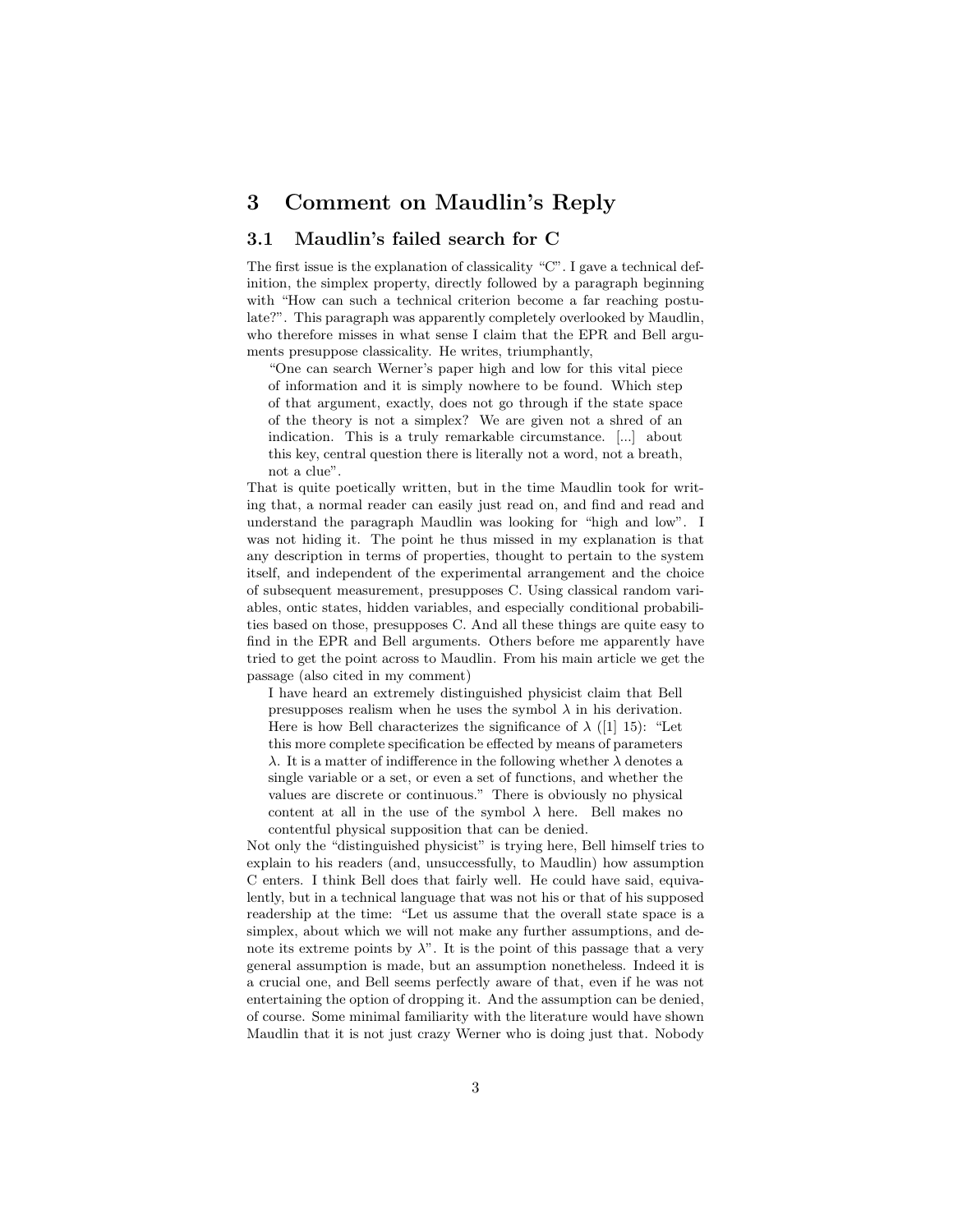is forcing him to follow that move and, of course, it can and should be discussed. But the point of his article and the source of his scorn on the physics community (minus the few Bohmians) derives only from his own inability or unwillingness to read the basic texts of the subject.

#### 3.2 EPR-locality

I cited from Maudlin's paper a passage defining "EPR-locality". I was aware, of course, that he uses this for a conflation of C and L, as explained by Howard Wiseman in his contribution. So I should perhaps have seen the risk of what would happen when I claimed Maudlin's definition for the operational approach. His statement, which I still find a good description of locality (L) in operational QM, was

A physical theory is EPR-local iff according to the theory procedures carried out in one region do not immediately disturb the physical state of systems in sufficiently distant regions in any significant way.

The tricky word here is "state". Of course, if you take it in the sense of a description by properties, as 'ontic' and pertaining just to the system by itself, you have mixed C back in, so you get that unhappy conflation. Think of a quantum state instead, a density operator for the distant system (B), as used to predict the probabilities for any further events. From such further events you would anyhow have to tell that a disturbance had happened. And indeed in the operational approach no prediction about B changes when or if a measurement or other procedure is carried out on A. This independence is built into the structure of quantum theory. This is also the same as the no-signalling condition and the possibility of tracing out system A, getting a reduced state for B, which does not change (and so is undisturbed) whatever happens just to A.

I tried to make clear that I was not talking about the hidden variable sort of state by bringing in the ontic-epistemic distinction. That was perhaps another didactic mistake because this is often done inside the hidden-variable camp, and possibly got Maudlin on a wrong track. What apparently confused him further is the obvious fact that if you condition on the outcome of a measurement on A, you get a modified state for  $B<sup>1</sup>$  $B<sup>1</sup>$  $B<sup>1</sup>$ . That is just another way to look at correlation, but never, not even in classical probability, can this be confused with a physical disturbance. The state change only becomes effective when the results from the two labs are brought together and are jointly analyzed, which can happen centuries later. Bohmians like Maudlin tend to confuse such changes in distributions with a change in the world, because the notions of states and wave functions are reified, and considered as some real thing out there. If a state change by conditioning on a remote observation were to count as "disturbing the physical state of the system in a significant way" then any classical probabilistic theory allowing correlations would be not EPR-local. Attributing such a silly notion to EPR would completely

<span id="page-3-0"></span> $1By$  the way, conditional states can be used to express and analyze the EPR argument, with C brought in explicitly as the assumption that it is possible to interpret the conditioning in terms of filtering from a distribution of antecedent "hidden ontic states". This is expressed in the notion of "steering" and is further explained in my main article in the special issue.